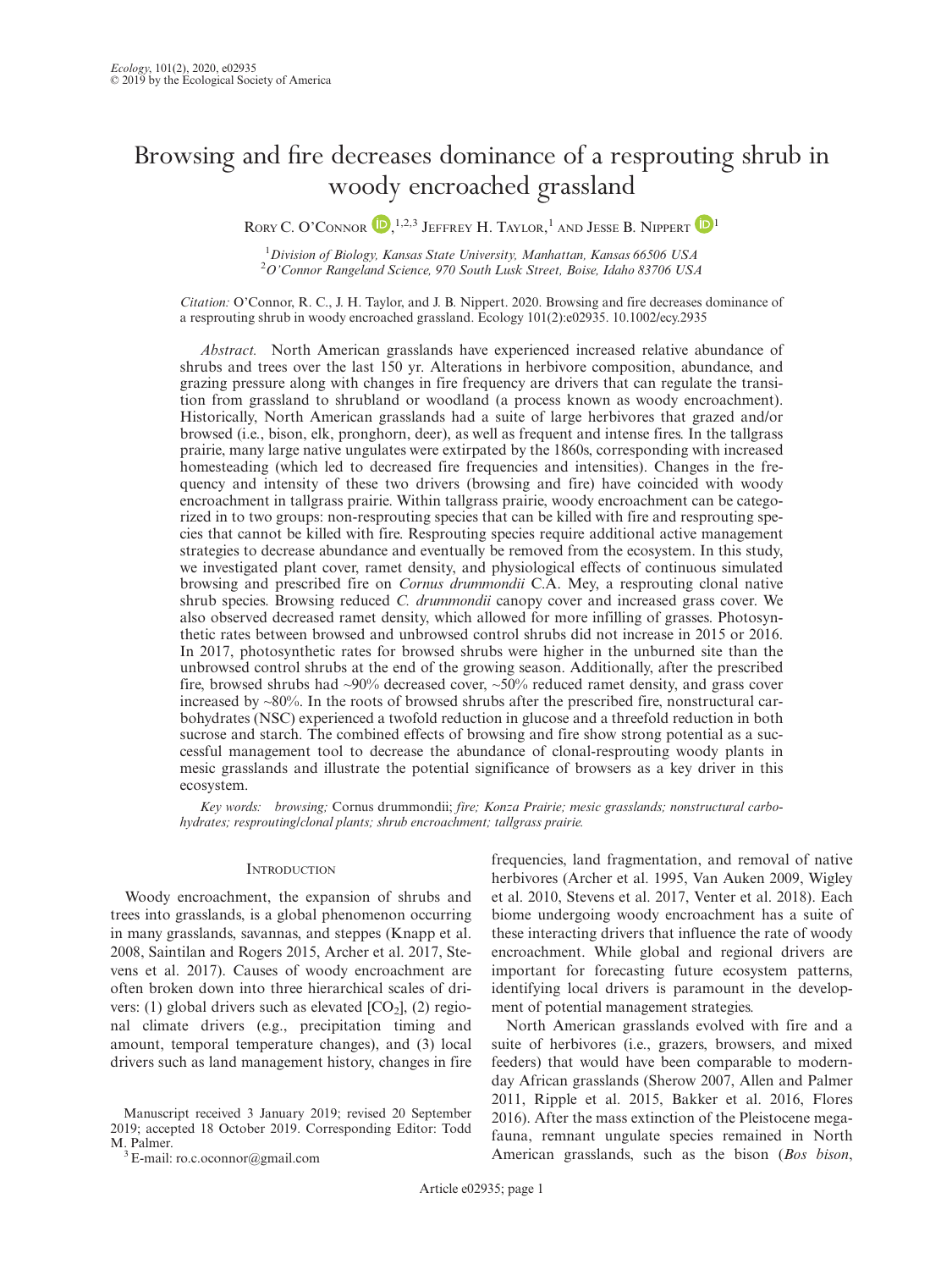grazer), pronghorn (Antilocapra americana, browser), elk (Cervus elaphus, mixed), mule deer (Odocoileus hemionus, browser) and white-tail deer (Odocoileus virginianus, browser; Rickel 2005, Flores 2016). However, these species were nearly extirpated throughout their historic grassland ranges by the end of the 19th century through westward expansion of European settlers (Shaw and Lee 1997, Conard et al. 2006, Sherow 2007, Flores 2016). These mammalian herbivores were replaced with cattle, a grazer, which left a void in the browsing and mixed-feeder niches. The loss of browsers may be a key facilitator of woody plant colonization and establishment in these grasslands. In African grasslands, it has been shown that woody plants successfully establish without browsers or mixed-feeders present (Roques et al. 2001, Holdo et al. 2009, Ward 2015, Goheen et al. 2018). When cattle are present, but browser or mixed-feeder species are not, woody plant establishment may increase because of decreased herbaceous cover and increased light availability (Augustine and McNaughton 2004, Hempson et al. 2017). The top-down effect of browsing inhibits woody seedling establishment and decreases growth of already established woody plants.

Similar to herbivory, fire removes plant material and is a major driver of grassland structure and function. Fire is crucial for maintaining and facilitating grass dominated herbaceous communities by removing plant litter, increasing light availability, stimulating grass regeneration via belowground buds, warming soils, and eliminating woody plant seedlings (Hulbert 1988, Van Auken 2000, Archibald et al. 2005, Benson and Hartnett 2006, Bond 2008, Archer et al. 2017). However, the cessation of frequent fire allows woody plant species to establish and expand, infilling grasslands and sometimes resulting in a transition to a new ecological state (Allen and Palmer 2011, Ratajczak et al. 2016, Miller et al. 2017). Many woody plants that have encroached in grasslands are capable of resprouting after disturbances, including periodic fires (Bell 2001, Bond and Midgley 2003, Lett and Knapp 2003, Hajny et al. 2011, Robertson and Hmielowski 2014). Resprouting woody plants store carbon belowground in root tissues as starch, and maintain a reserve pool of belowground buds that can then be used for regrowth after a disturbance such as herbivory or fire (Janicke and Fick 1998, Bell 2001, Schutz et al. 2011, Moreira et al. 2012, Pausas et al. 2016). This regrowth often occurs in the same growing season and corresponds with increasing stem or ramet densities (Hajny et al. 2011). Increases in woody plant cover often create positive feedbacks that further decouple the grassland from historic drivers and lead to an alternative stable state (i.e., shrubland, woodland; Ratajczak et al. 2014a).

In the tallgrass prairie, the role of fire as a key driver of system dynamics has long been recognized (Gleason 1913, Weaver and Aldous 1935, Henderson 1982, Gibson and Hulbert 1987, Briggs et al. 2005, Allen and Palmer 2011). In this ecosystem, fire frequencies >3 yr

(historic mean fire frequency 3.76 yr; Allen and Palmer 2011) are no longer sufficient to mitigate woody establishment because of low-intensity fires, and fire is typically ineffective at removing resprouting woody plants once established (Briggs et al. 2005, Ratajczak et al. 2014b, 2017, Twidwell et al. 2016, Miller et al. 2017). If fire alone is ineffective at eliminating resprouting woody plants, then finding another ecological driver that acts in conjunction with fire may be necessary for managing woody plants in mesic temperate grasslands. We proposed to test that browsing in conjunction with fire may be a suitable prescription for the removal of resprouting woody plants from an encroached grassland. We specifically wanted to address three questions: (1) Does browsing a resprouting woody plant allow for increases in herbaceous understory beneath the woody plant canopy to create a buildup of fine fuel for prescribed fires? (2) Does browsing decrease carbon storage in the form of nonstructural carbohydrates in resprouting woody plant roots by the end of a growing season? (3) Does the combination of browsing and fire decrease or eliminate resprouting woody plants in woody encroached grasslands? To answer these three questions, we experimentally investigated the combined importance of browsing and fire on the plant community in a woody encroached grassland as well as their effects on the demography and physiology of Cornus drummondii C.A. Mey. (roughleaf dogwood), a C<sub>3</sub> clonal resprouting shrub. C. drummondii and other resprouting woody plants have expanded and continue to expand into the tallgrass prairie despite a reintroduction of fire frequencies similar to presumed historic frequencies (Briggs et al. 2002, Ratajczak et al. 2014a). C. drummondii shrubs were selected in two locations at the Konza Prairie Biological Station (KPBS), one landscape with a 4-yr fire frequency and the other with a 20-yr fire frequency. We imposed a monthly simulated browsing treatment where we randomly removed 50% of new meristematic growth throughout the growing season on one-half of the selected C. drummondii shrubs for 2 yr prior to a prescribed fire in the 4-yr firefrequency location. The simulated browsing treatment continued for an additional year after the prescribed fire for both locations studied.

## **METHODS**

#### Site description

Research was conducted during the 2015–2017 growing seasons at the Konza Prairie Biological Station (KPBS), a 3,487-ha, native, C4-dominated grassland in northeastern Kansas, USA (39°05' N, 96°35' W). KPBS is located within the Flint Hills region, one of the largest continuous expanses of unplowed tallgrass prairies left in North America. It remained unplowed due to the shallow rocky soils and steep-sided hills. The climate in the tallgrass prairie at KPBS is characteristic of midcontinental climates with high inter-annual variability in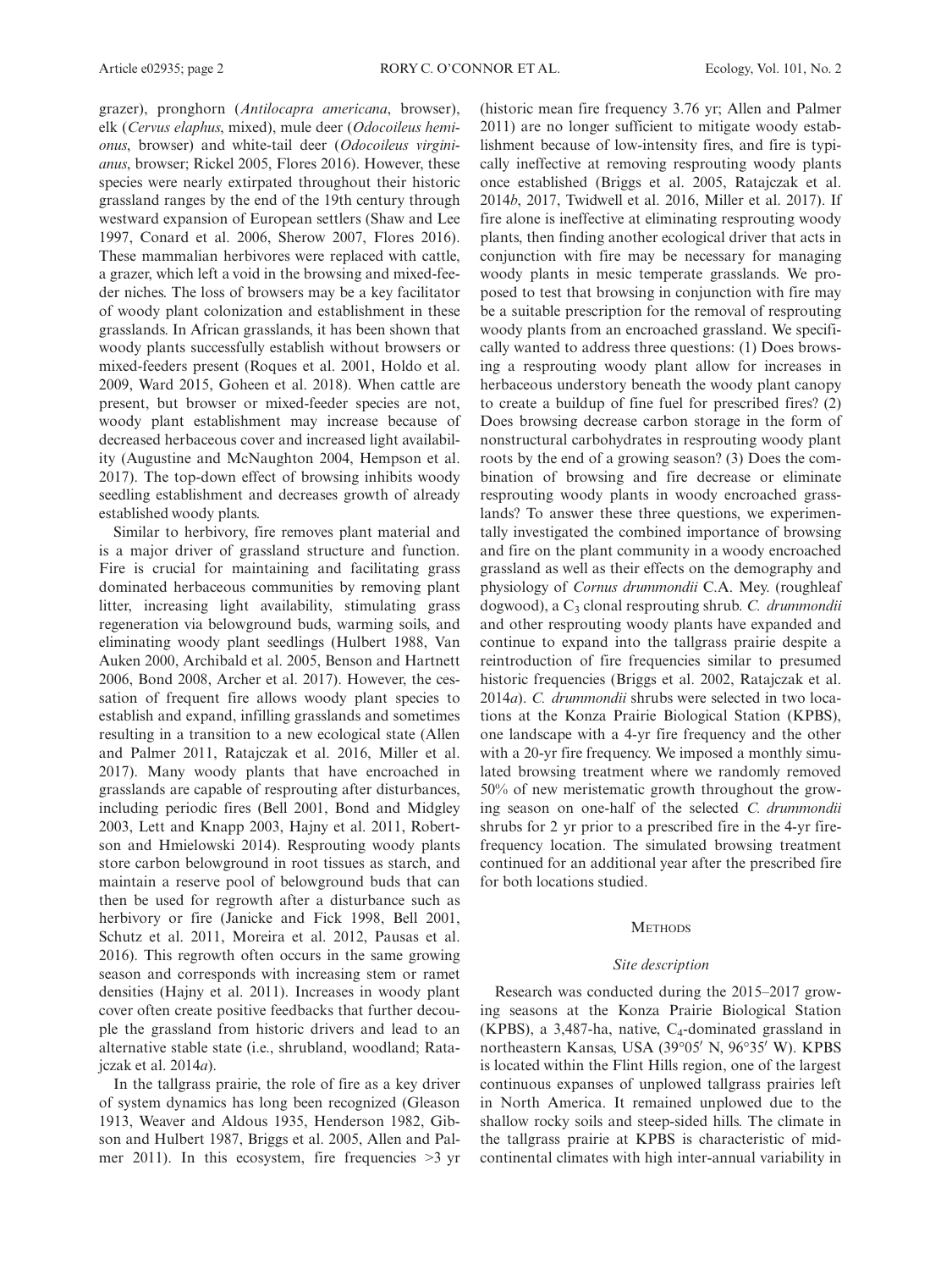precipitation. Long-term mean annual precipitation for KPBS is 806.9 mm (1982–2017) with 79% occurring during the growing season (April–September). For research and management purposes, KPBS is divided into watershed units with varying fire frequencies (1, 2, 4, or 20 yr). The majority of prescribed fire treatments occur during the spring (March–April).

# Study design

To assess the effects of browsing and fire on resprouting woody plants, we focused on C. drummondii, a  $C_3$ , resprouting, clonal shrub that expands laterally to create shrub islands. The shrub grows through lateral rhizomes before a bud sends up a ramet. These ramets can grow upward to be 1–2.5 m in height, depending on soil profile. Due to the height of the ramets, these shrub islands reduce light to the understory, which depresses herbaceous vegetation growth (Ratajczak et al. 2011). Within these shrub islands, there can also be multiple woody species present (e.g., Symphoriocarpus orbiculatus Moench, Gleditsia triacanthos L., and Prunus americana Marshall).

In 2015, 40 randomly stratified locations were chosen with one-half in a 4-yr burn treatment  $(n = 20)$ and one-half in a 20-yr burn treatment  $(n = 20, \text{ last})$ burned in spring of 2012). Hereafter, this 20-yr burn treatment is referred to as "unburned." Each of the locations had a C. drummondii shrub island present that was randomly assigned to a browse treatment (browsed  $n = 20$ , unbrowsed control  $n = 20$ ). The simulated browse treatment consisted of removing 50% of new meristematic growth randomly in the shrub islands through pinching or pulling off the plant tissue. All plant tissue that was removed from the shrub islands was deposited outside of the study area. The browse treatment occurred monthly through the growing season (May–September).

In the spring of 2017 (13 April 2017), a prescribed burn was applied to the 4-yr-burn treatment. Our study area experienced a full headfire that top-killed all browsed shrub island ramets and top-killed a majority of control shrub islands. The browse treatment resumed after the prescribed fire when new growth occurred and leaves were fully expanded.

#### Plant community composition

Each August, all shrub islands were surveyed for plant community composition and cover at their center midpoint using a 10-m<sup>2</sup> circular plot. The circular plots did not exceed the boundary of the shrub islands. All plants within the circular plot were identified down to species level and cover was estimated using a modified Daubenmire cover scale (Bailey and Poulton 1968). The modified Daubenmire cover scale size classes were as follows: 0–1%, 1–5%, 5–25%, 25–50%, 50–75%, 75–95%, and 95– 100%.

#### Ramet density

At the end of each growing season, ramet density was determined by measuring the area of the C. drummondii shrub island and then counting each ramet within the shrub islands. Due to the irregular growth pattern of the clonal shrub islands, we calculated area of the shrub islands by dividing each clone into 1 m wide lanes centered along the island's long axis. We then measured the distance between the distal-most ramets of each lane. This distance was used to calculate the area of each lane. Shrub island area was represented by the sum of all lane areas. We selected a wide range of shrub areas with the smallest being  $8.8 \text{ m}^2$  to the largest at 139.7 m<sup>2</sup>. After determining the area of the shrub island, we divided the total number of ramets within the shrub islands by their respective areas. This protocol allowed us to measure the density of ramets for each individual shrub island.

# Leaf photosynthesis

We measured net photosynthesis using a LI-6400XT open gas exchange system with a red/blue light source and a CO<sub>2</sub> injector (LI-COR, Lincoln, Nebraska, USA). We set the light source within the leaf chamber to 2,000  $\mu$ mol $\cdot$ m<sup>-2</sup> $\cdot$ s<sup>-1</sup> and the CO<sub>2</sub> reference level to 400 µmol/mol. Measurements were made throughout the growing season (May–August) from 10:00 to 15:00 on new, fully expanded leaves. Two measurements were recorded per shrub island, one at the periphery of the shrub island and the second at the center of the shrub island, to measure potential variation in photosynthesis within the shrub islands. Net photosynthetic rates did not differ significantly ( $P > 0.05$ ) between the inside and outside of the shrub islands so the photosynthetic rates were treated as subsamples and averaged for each shrub island prior to statistical analysis.

#### Nonstructural carbohydrate analysis

Cornus drummondii root samples were collected at the end of the growing season after leaf senescence to analyze for nonstructural carbohydrates (NSC). Roots were harvested by locating three ramets at the northern, center, and southern parts of the shrub island. Soil from around the ramets was removed until fine and lateral roots were found. Once root tissues were uncovered, 10 cm of root tissue was excised from each ramet, no rhizomes were used for analysis, and root tissue was pooled for each shrub island. We combined lateral and fine root tissues from each shrub island and placed the roots in a cooler. All roots were washed in distilled water to remove all soil particles and then microwaved for 90 s to halt enzymatic activity (Landhäusser et al. 2018). After microwaving, roots were oven-dried at 65°C for 72 h. All root samples were milled to 40 mesh (400  $\mu$ m) prior to ball milling (Wig-L-Bug, Henry Schein, Inc., Melville, NY, USA) and stored in glass vials in a  $-20^{\circ}$ C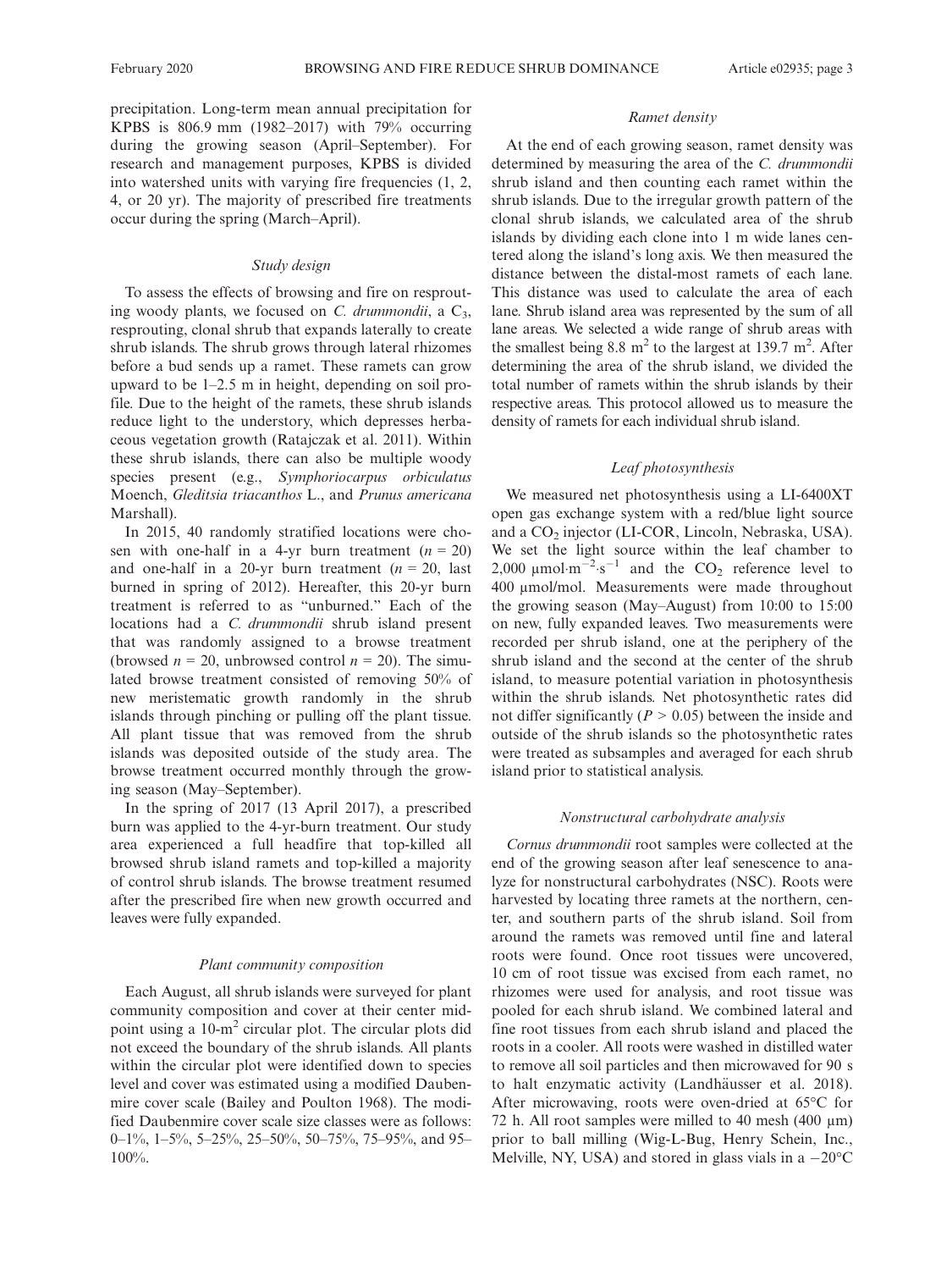freezer until NSC analysis. NSC analysis was performed to extract glucose, sucrose, and starch concentrations from each root sample (for a detailed methods of the NSC protocol, see Appendix S1).

Because C. drummondii is clonal and exhibits strong responses in shrub island size following fire (Lett et al. 2004), root NSC concentrations were multiplied by their respective ramet densities for analysis and presentation. We assume that, with a decrease in ramet density, there will be a decrease in root density, which could result in decreased NSC concentrations. Woody plant belowground net primary production in woody encroached grasslands can be close to 50% of soil organic carbon in clay soils (Barger et al. 2011).

# Statistical analysis

All the data met the assumptions of normality for repeated measures linear mixed effects models for all response variables (plant cover, ramet density, glucose, sucrose, and starch). The fixed effects in each model were browsing treatment and year with interaction of browsing treatment by year. Our random effects for these models were shrub island nested within year to account for the variation between the different shrub islands as well as to account for the repeated measures on each shrub island. We used repeated-measures mixed-effects models for net photosynthetic rates. Our fixed effects were browsing treatment and date sampled with random effects of shrub island nested within year due to the repeated sampling within and between years. A fire effect (4-yr or unburned) was not included in the models because of the experimental design at KPBS, where fire is prescribed at the watershed level (landscape scale) and our experiment was nested within two watersheds. If the interaction term of browsing and date sampled was significant, then a Tukey's pairwise post-hoc comparison was performed within each year or date. All analyses were done in Program R v3.4.3 (R Core Team 2017) with the lme4 package v1.1-17 (Bates et al. 2015) for linear mixed models, repeated-measures ANOVAs in car (Fox and Weisberg 2011), and figures were made with ggplot2 v2.2.1 (Wickham 2009).

## **RESULTS**

Simulated browsing treatments were effective in reducing C. drummondii cover in both fire treatments (4-yr burn and unburned), however, differences in the magnitude of the responses between the two fire treatments varied according to the measurement type and scale of inquiry.

## Browsing and fire effects on community plant cover

Browsing  $\times$  year were significant in the 4-yr burn for *C. drummondii* cover (browsing  $\times$  year  $P < 0.001$ ) and grass cover (browsing  $\times$  year  $P \le 0.001$ ). C. drummondii cover in the browsed shrub islands was 20% lower than in the unbrowsed control shrub islands in the first year (2015) (Fig. 1a,  $P = 0.008$ ). Grasses responded to the browse treatment with 43% higher cover in 2015 (Fig. 1c,  $P < 0.001$ ). By the end of 2016, and prior to the next fire treatment, there was no additional reduction in C. drummondii cover, which remained 20% lower than the unbrowsed control shrub islands ( $P = 0.008$ ). Grass cover was 67% higher in the browsed shrub islands compared to the unbrowsed control ( $P < 0.001$ ). In the spring of 2017, the prescribed fire resulted in 100% top-kill of the browsed shrub islands and 75% top-kill of the unbrowsed control shrub islands prior to budburst. By the end of the 2017 growing season, we saw a  $\sim 90\%$  reduction in C. drum*mondii* cover in browsed shrub islands  $(P < 0.001)$  and grass cover was 77% higher in relation to the unbrowsed control shrub islands ( $P < 0.001$ ). The unburned treatment experienced no statistically significant changes in shrub cover ( $P = 0.096$ ) or grass cover ( $P = 0.211$ ) due to browsing for any of the years sampled (Fig. 1b, d).

## Ramet density in response to browsing and fire

Ramet density mimicked patterns of C. drummondii cover in the 4-yr-burn treatment with statistically significant responses in browsing  $\times$  year ( $P < 0.001$ , respectively). In 2015 and 2016, there was no statistically significant reduction of ramets in the browsed shrub islands compared to the unbrowsed control shrub islands (Fig. 2a). However, in 2017 after the prescribed fire, C. drummondii ramets increased in unbrowsed control shrub islands up to  $16.7 \pm 1.4$  ramets/m<sup>2</sup> while in the browsed shrub islands ramets decreased to 7.4  $\pm$  1.0 ramets/m<sup>2</sup> (*P* < 0.001).

We did not observe a strong browsing treatment effect on ramet density in the unburned treatment ( $P = 0.225$ ), but we did see a browsing  $\times$  year interaction (Fig. 2b;  $P = 0.042$ ). The browsed shrub islands had higher ramet densities than the unbrowsed control shrub islands, until 2017, when there was no difference between treatments.

## Photosynthetic rate response to browsing and fire

Regardless of fire frequency, net photosynthetic rates remained relatively similar in 2015 and 2016 between treatments and within fire frequencies (Fig. 3). In 2017 after the prescribed fire, browsed shrub islands had lower net photosynthetic rates compared to the unbrowsed control shrubs (Fig. 3; 4-yr burn,  $P < 0.001$ ). Browse  $\times$  date sampled was not statistically significant. While in the unburned treatment in 2017, net photosynthetic rates in the unbrowsed control shrub islands were lower compared to the browsed shrub islands by the end of the growing season (Fig. 3; unburned,  $P = 0.004$ ).

# Nonstructural carbohydrate responses to browsing and fire

The effects of browsing and year on NSC varied depending on the forms of NSC measured (i.e.,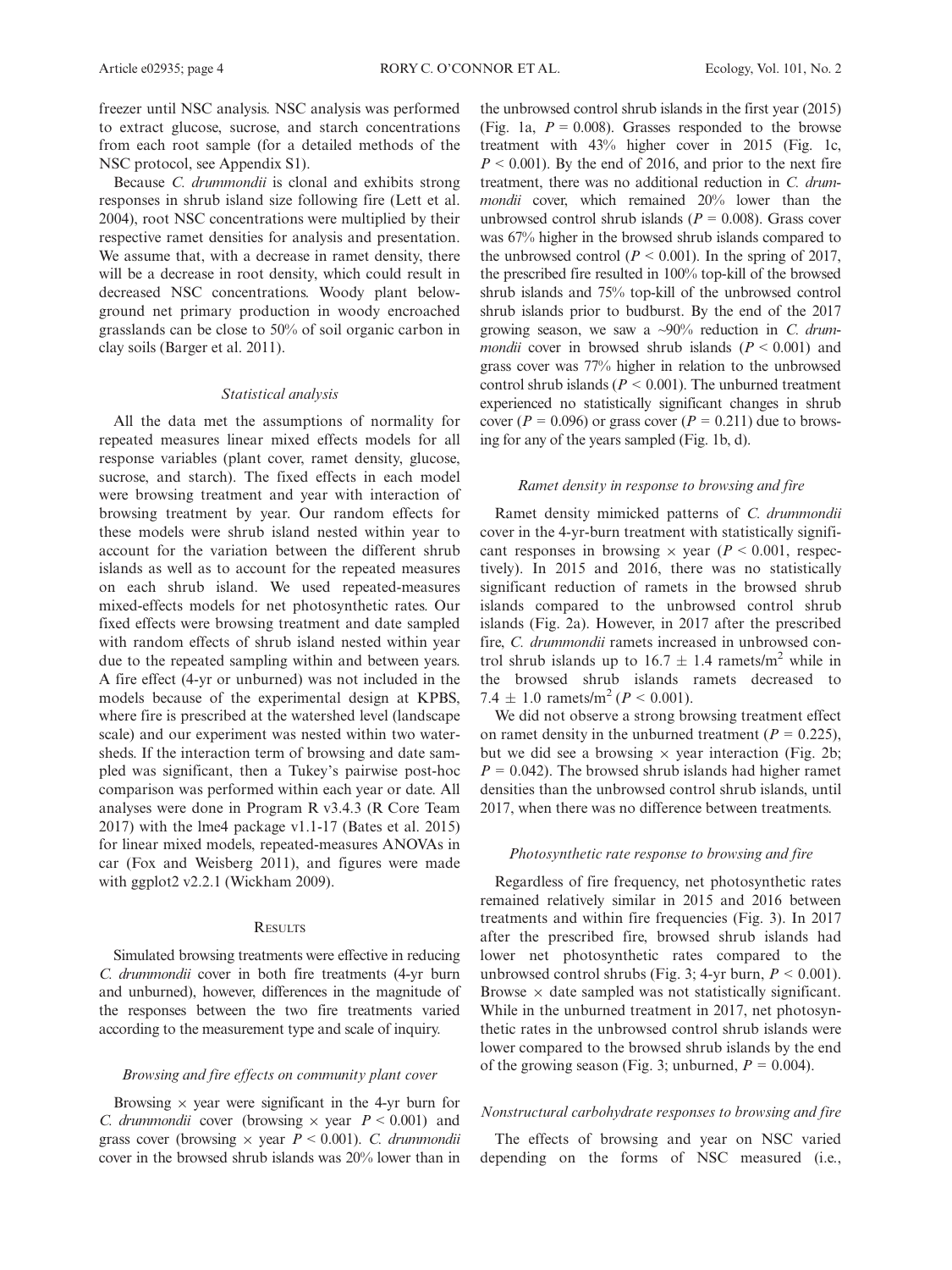

FIG. 1. Effects of browsing on *Cornus drummondii* cover and grass cover in 4-yr-burned and unburned (UB) treatments from 2015 to 2017. In the 4-yr-burned treatment, a spring prescribed fire occurred in 2017 (red dashed line). Means are given with one SE around the mean as error bars. Significant differences are indicated by an asterisk ( $P < 0.05$ ).

glucose, sucrose, and starch) and the fire treatment (4 yr burn and unburned; Fig. 4; Appendix S2: Table S1). In 2016 for the 4-yr burn treatment, we observed no effects of browsing on glucose concentration  $(16.6 \pm 3.5 \text{ mg/g})$  compared to the unbrowsed control shrub islands  $(13.8 \pm 2.4 \text{ mg/g})$ . In 2017, glu-<br>cose concentrations increased twofold in the cose concentrations increased twofold in unbrowsed control shrub islands and decreased by 30% in the browsed shrub islands relative to concentrations in 2016 (25.4  $\pm$  2.2 mg/g vs. 11.6  $\pm$  1.9 mg/g; Fig. 4a,  $P = 0.002$ ). In 2016, C. drummondii sucrose concentrations in the 4-yr-burn treatment were not statistically significant in the browsed shrub islands  $(6.8 \pm 1.3 \text{ mg/g})$  compared to unbrowsed control shrub islands  $(9.2 \pm 3.3 \text{ mg/g})$ . In 2017, sucrose concentrations were threefold higher in unbrowsed control shrub islands relative to browsed shrub islands  $(8.0 \pm 1.6 \text{ mg/g} \text{ vs. } 24.5 \pm 5.4 \text{ mg/g}, \text{ Fig. 4c},$  $P = 0.002$ ). C. drummondii starch concentrations in 2016 in the 4-yr-burn treatment were not statistically different between the browsed shrub islands and the unbrowsed control shrub islands  $(400.0 \pm 64.5 \text{ m}g/g)$ vs. 530.7  $\pm$  53.0 mg/g), while in 2017 starch concentrations were threefold higher in the control shrub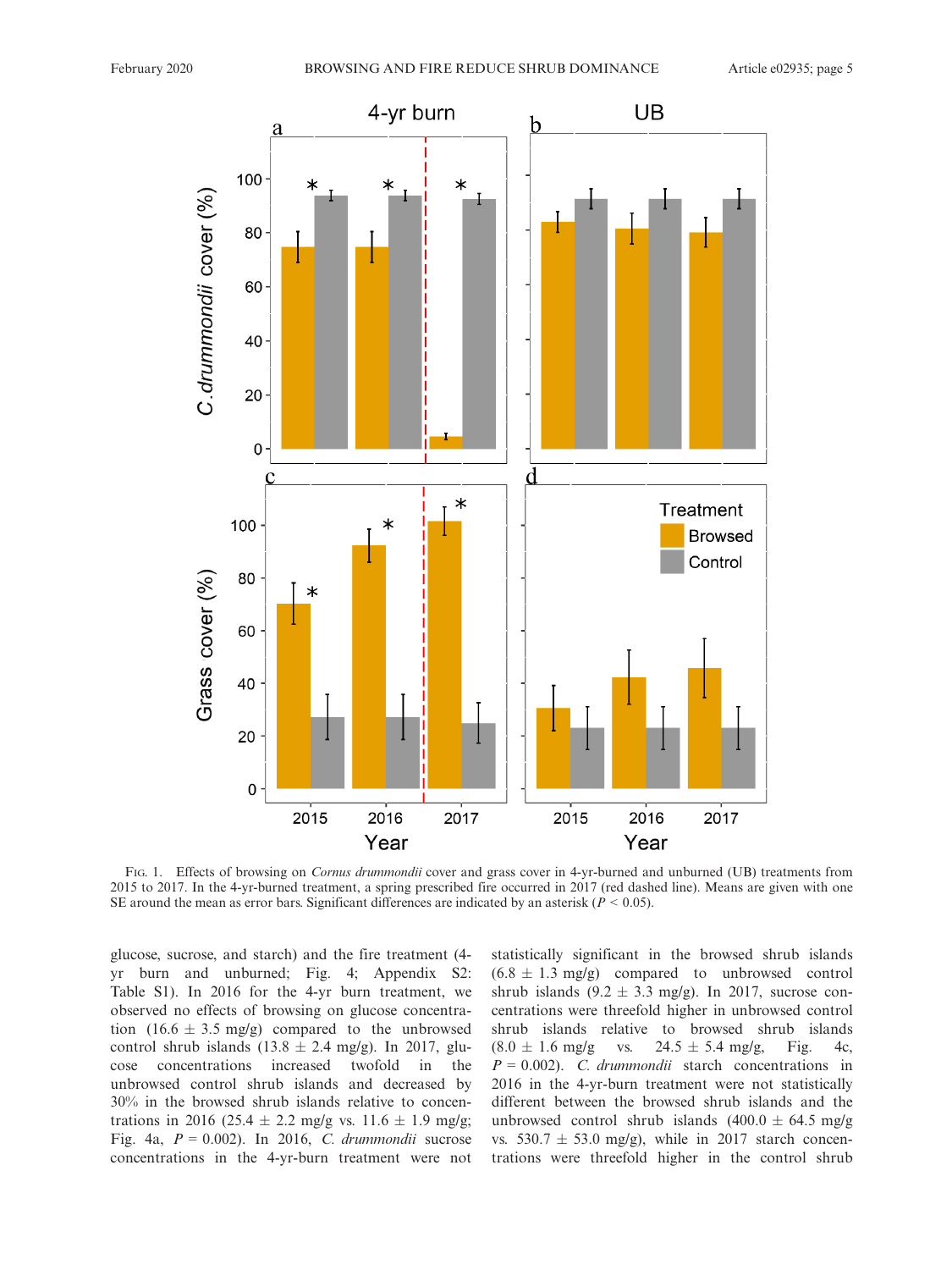

FIG. 2. Effects of browsing on Cornus drummondii ramet densities in 4-yr-burned and unburned (UB) treatments from 2015 to 2017. In the 4-yr-burned treatment, a spring prescribed fire occurred in 2017 (red dashed line). Means are given with one SE around the mean as error bars. Significant differences are indicated by an asterisk ( $P < 0.05$ ).

islands compared to the browsed shrub islands, relative to concentrations in 2016, resulting in a significant difference between treatments (198.7  $\pm$  45.7 mg/g vs.  $648.0 \pm 91.9$  mg/g; Fig. 4e,  $P < 0.001$ ). In the unburned treatment, we observed little to no difference in the amounts of glucose, sucrose and starch between the browsed and unbrowsed control shrub islands (Fig. 4b, d, f; Appendix S2: Table S1).

#### **DISCUSSION**

Here, we provide clear evidence for the interactive role of recent fire and browsing as a strong top-down control on woody vegetation in the tallgrass prairie. As expected, simulated browsing removed enough leaf and new meristematic tissues that the typically closed canopies of C. drummondii shrub islands were opened, allowing more light infiltration for grasses to increase in biomass and cover. The grasses within the shrub islands likely existed as dormant rhizomes before browsing, and changes in grass abundance were likely due to vegetative reproduction and not the germination of new seedlings (Benson and Hartnett 2006). With increased light and

nutrient availability, grasses respond positively and quickly via tiller production from dormant buds (Lett and Knapp 2003, 2005, Vanderweide et al. 2014). The continuation of season-long removal of new growth over subsequent years led to decreases in C. drummondii ramet density and a buildup of fine fuels from grasses that, in the 4-yr-burn treatment, resulted in the prescribed fire causing 100% topkill in the browsed shrub islands (R. C. O'Connor and J. H. Taylor,personal observation). The browsed shrub island responses following fire were an even further decrease in ramet density and an 88% reduction in C. drummondii cover and an increase of 80% grass cover by the end of the 2017 growing season (Fig. 1a, c). However, the response to fire in the unbrowsed control shrub islands in the 4-yr-burn treatment was a large increase in ramet density, similar to previous studies (McCarron and Knapp 2001, Heisler et al. 2004). In the unburned treatment, browsed C. drummondii shrub islands gradually decreased percent cover each year with a concurrent gradual increase in grass cover (Fig. 1b, d). The slower decrease in shrub cover and increase in grass cover in the unburned treatment may result from no change in ramet density among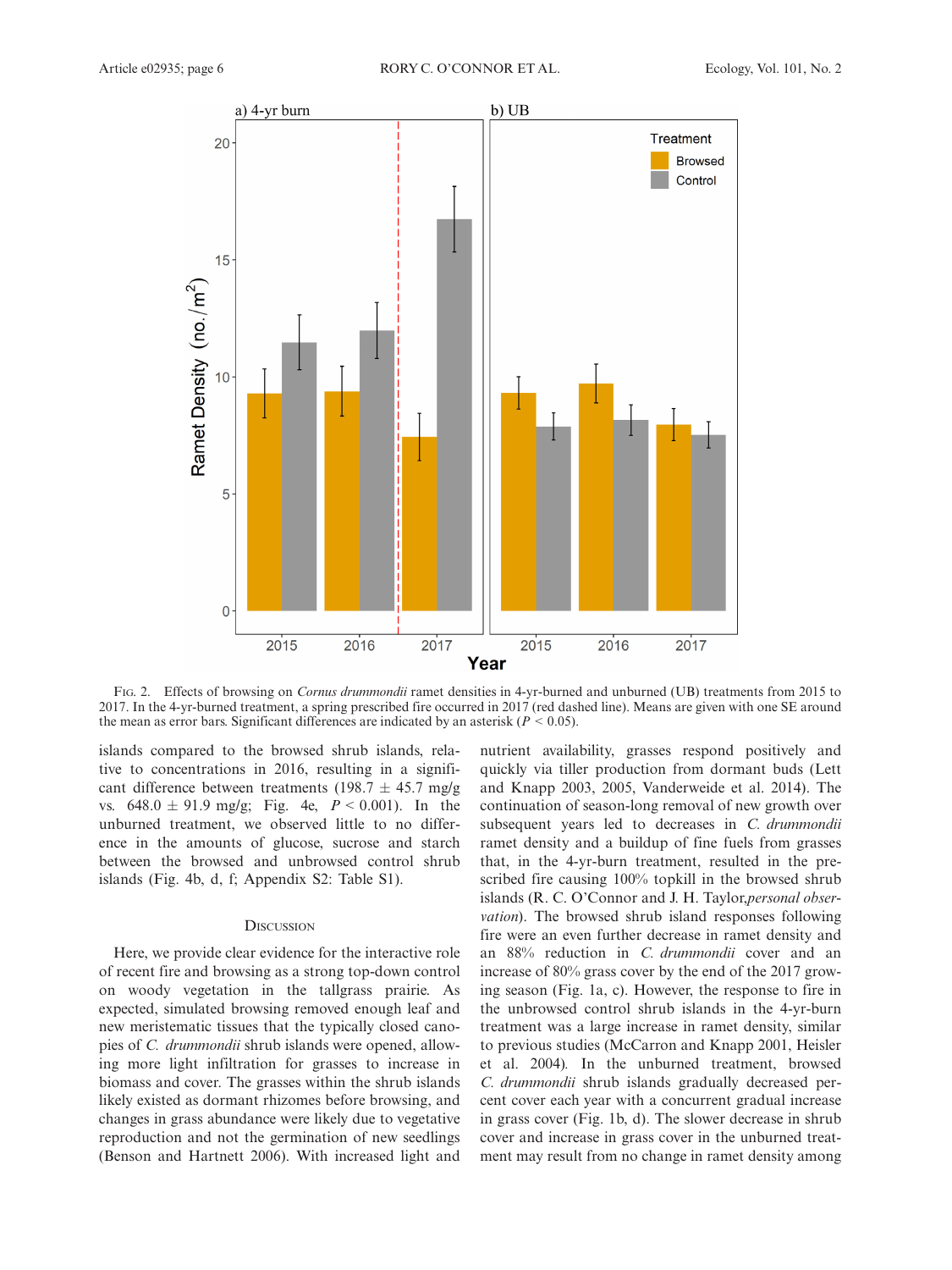

FIG. 3. Effects of browsing on the photosynthetic rates of Cornus drummondii in the 4-yr-burned and unburned (UB) treatments. Photosynthetic rates were measured during the growing season for 3 yr (2015–2017). In the 4-yr-burned treatment, a spring prescribed fire occurred in the spring of 2017 (red dashed line). Means are given with one SE around the mean as error bars. Significant differences are indicated by an asterisk ( $P < 0.05$ ).

browsed shrub islands during the first 2 yr of the study. To explain the dramatic differences between the 4-yrburned and unburned treatments, we propose that the species composition of the woody plants present determines the efficacy of browsing (Augustine and McNaughton 2004, Ascoli et al. 2013, Roberts et al. 2014, Anderson et al. 2015). In the burned location, C. drummondii was the dominant woody plant on the landscape with Rhus glabra L (smooth sumac), another clonal resprouting shrub, mixing within the shrub islands. In the unburned location, there were more woody plant species that had infilled within the C. drummondii shrub islands (Briggs et al. 2005). Some of these woody species were not dominant at the start of the experiment, or even present, but by the end of our measurement period, significant growth of these subdominant species had occurred within the shrub islands. A few of these species were Symphoriocarpus orbiculatus Moench (coralberry), Gleditsia triacanthos L. (honey locust), and Prunus americana Marshall (American plum), which are all resprouting and/or clonal woody plants. Thus, successful adaptive management of woody plants must focus on functional groups (i.e., clonal woody plants, resprouting woody plants, non-resprouting plants), rather than species-specific removals.

Browsing did not increase leaf-level photosynthetic rates in C. drummondii shrub islands throughout the growing seasons of 2015 and 2016 as expected in either the 4-yr-burn or unburned treatments. In 2017 after the prescribed fire, leaf-level photosynthesis did not increase in the browsed shrub islands. However, in the unburned, unbrowsed, control shrub islands, leaf-level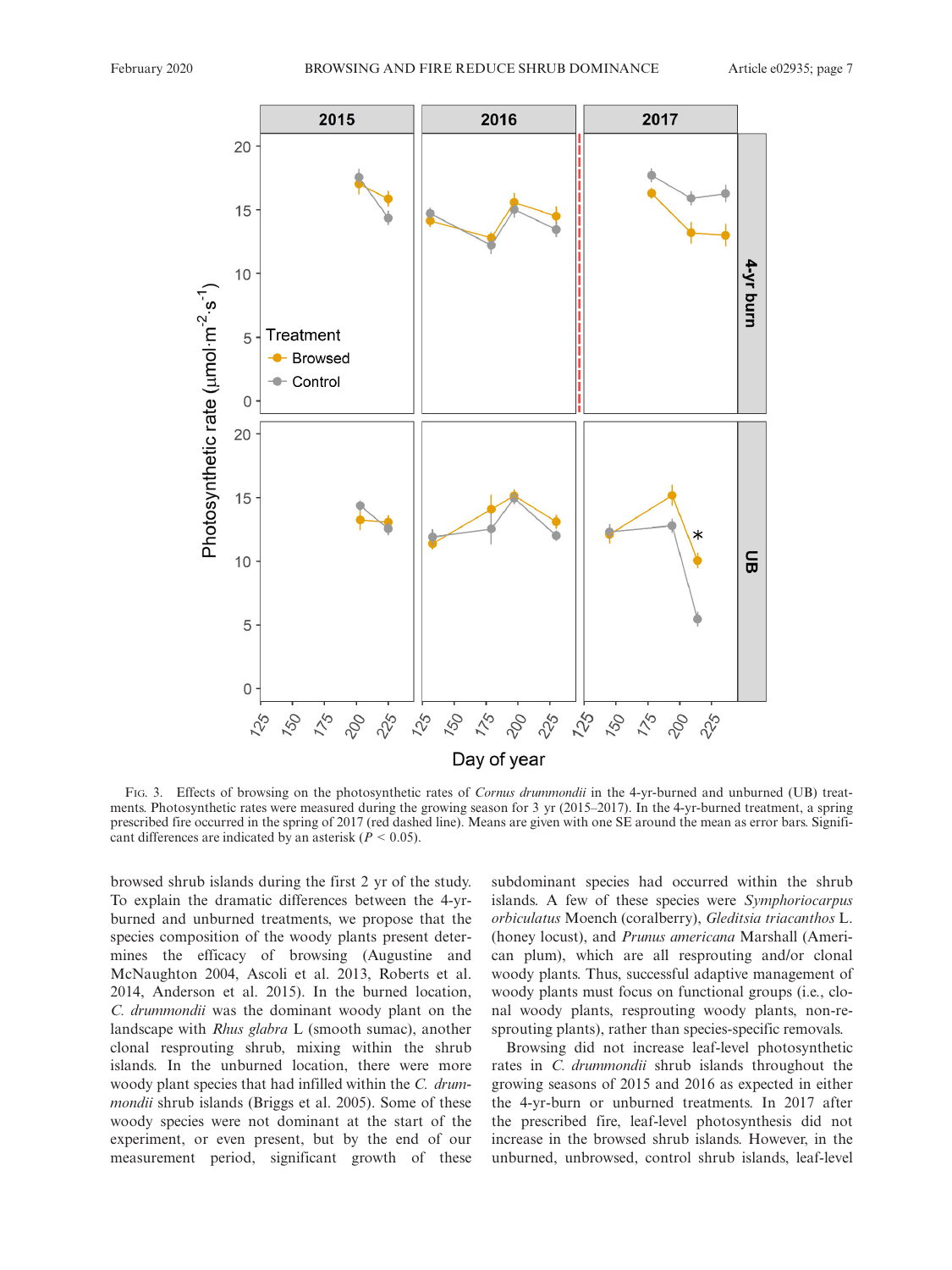

FIG. 4. Effects of browsing on Cornus drummondii root glucose, sucrose and starch in 4-yr-burned and unburned (UB) treatments in 2016 and 2017. In the 4-yr-burned treatment, a spring prescribed fire occurred in 2017 (red dashed line). Means are given with one SE around the mean as error bars. Significant differences are indicated by an asterisk ( $P < 0.05$ ).

photosynthesis was lower, presumably from a pulsedrought that coincided with the July sampling (July precipitation  $2017 = 33$  mm,  $30-yr$  mean = 100 mm; August precipitation  $2017 = 159$  mm,  $30$ -yr mean = 107 mm). Measurements of leaf-level photosynthesis for the 4-yr-burn treatment were performed in August after precipitation. Our leaf-level photosynthesis results differ from other studies, which observed increases in photosynthesis following herbivory from native browsers (elk) in clonal or resprouting woody plants (Johnston et al. 2007, Rhodes et al. 2017). Generally, increases in photosynthesis from herbivory is a mechanism that plants use to compensate for loss of tissue (Pinkard et al. 2011). In 2017, after the prescribed fire, we expected to see continued increases in photosynthesis because of a release of available nitrogen and new ramet growth (Fig. 2; Longstreth and Nobel 1980, Blair 1997). However, after the prescribed fire, only shrubs in the unbrowsed control treatments exhibited higher photosynthesis compared to previous years (Fig. 3), increasing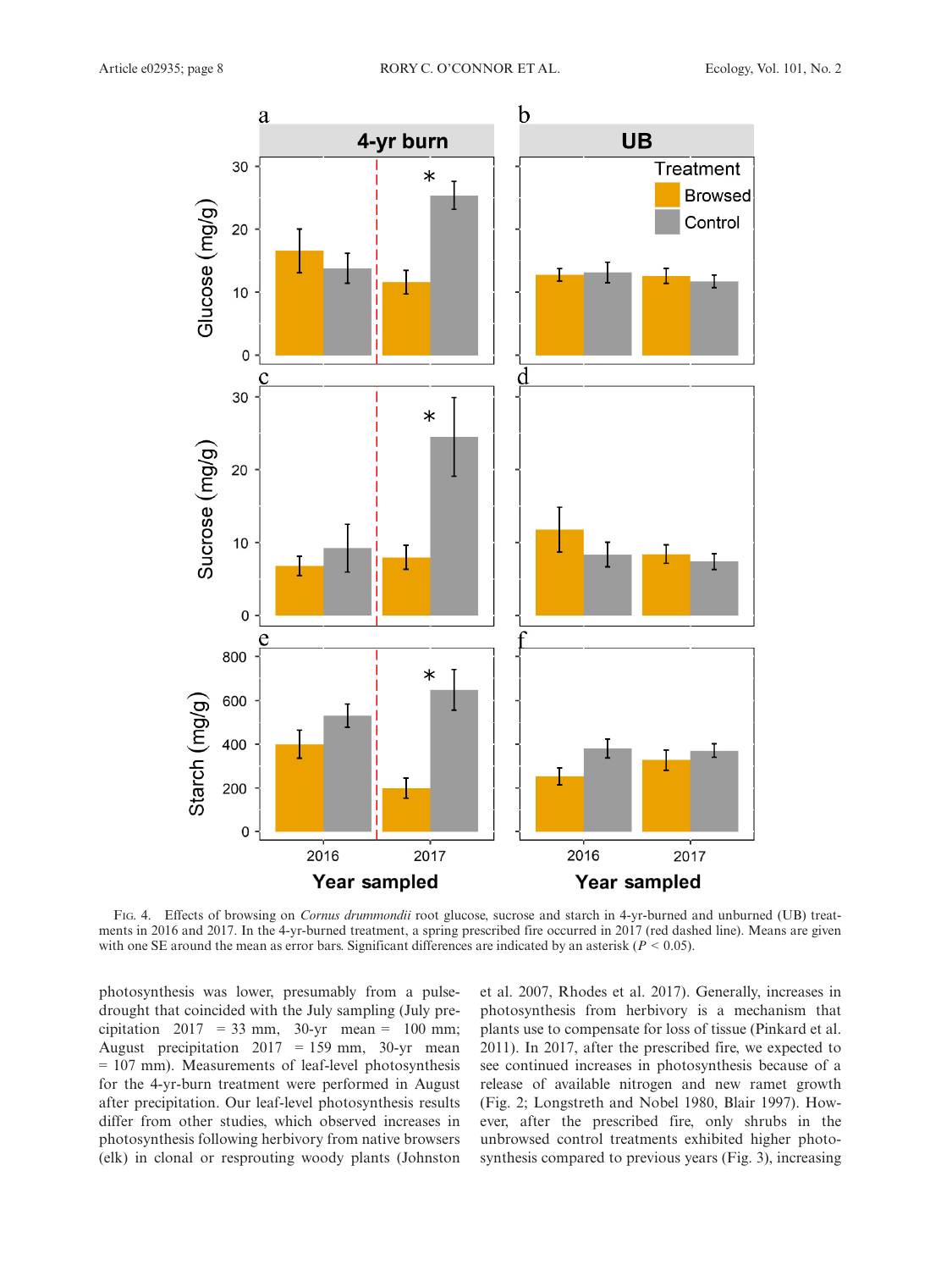NSC (glucose, sucrose, and starch) for unbrowsed control shrubs in 2017 (Fig. 4). In contrast, browsed shrub island NSC was reduced by 200–300% following the prescribed fire (Fig. 4a), likely impacted by reduced photosynthetic rates (Fig. 4), reduced ramet density (Fig. 2), and reduced total leaf area (expressed as cover in Fig. 1). Independently, the effects of browsing or fire alone were insufficient to reduce ramet densities, photosynthesis or NSC reserves to produce large shrub ramet mortality. However, when browsing and fire were combined, the effects on ramet densities and root NSC were large and suggest a potential for long-term shrub mortality in this grassland.

#### Management implications

Woody encroachment is one of the greatest conservation threats to grasslands worldwide. The increase in dominance of woody plants, particularly resprouting woody species, may result from changes in many drivers, including land use change, urban expansion, decreased fire frequency and severity, and decreased browsing herbivore pressure. Many grasslands experience frequent disturbance and require disturbance for the maintenance of the ecosystem state. However, clonal or resprouting woody plants have developed mechanisms to increase their competitive ability with grasses and ultimately alter disturbance patterns. These strategies of clonal woody shrubs include (1) access to water deep in the soil profile (Nippert et al. 2013, Holdo et al. 2018), (2) stored energy reserves (NSC) in belowground tissues (Bond and Midgley 2003, Bond 2008), (3) stored demographic potential in belowground bud banks (Clarke et al. 2013, Vanderweide et al. 2014), and (4) utilizing rapid vertical growth, which results in shading out herbaceous competitors (Bond and Midgley 2003). We have shown that of these four adaptive strategies shared by many clonal woody species, two can be negatively impacted via simulated browsing and prescribed fire. By decreasing the woody plants' abilities to adequately store energy belowground and improving the light environment for understory herbaceous species, simulated browsing decreased the dominance of the clonal woody species measured here and promoted increased grass cover.

As land managers struggle to maintain both ecosystem function and profitability in the face of woody encroachment, finding effective tools for woody species mitigation is becoming increasingly important (Wilcox et al. 2018). Frequent disturbance of aboveground biomass to open up the canopy and increase light availability can be achieved with mechanical removal or by using browsers (Green and Newell 1982, Hart 2001, Lett and Knapp 2005). The data shown here illustrate that repeated disturbances that partially remove aboveground woody plant tissues negatively affects resprouting shrubs, while increasing grass cover. Our suggestion for land managers dealing with clonal resprouting shrubs in mesic temperate grasslands is the frequent removal of new shrub growth; total removal of aboveground biomass is not necessary. The method for removal of woody plant aboveground biomass can be through herd type browsers, mechanical removal, or both to increase light availability for grass growth. Once fine fuels are established, then fire can be reintroduced into the landscape for continued suppression and eventual mortality of the woody plants.

#### **ACKNOWLEDGMENTS**

We thank the KPBS site management and staff for maintenance of fire treatments and access to the site. We extend a sincere thanks to the amazing undergraduates who pretended to be goats and elk each month for several years to remove shrub regrowth. We acknowledge Seton Bachle and Mira Ensley-Field for their help in sampling, despite the large number of ticks present within shrub islands. Finally, laboratory analyses would not have been possible without the willingness of Lydia Zeglin to allow use of her lab to process the NSC data. We also would like to thank Sam St. Clair for giving NSC standards to test with our protocol and Morgan Furze for testing the in-house NSC standard. Funding for this research was provided by NSF-Long Term Ecological Research (LTER) program to Kansas State University (DEB-144048).

#### LITERATURE CITED

- Allen, M. S., and M. W. Palmer. 2011. Fire history of a prairie/ forest boundary: more than 250 years of frequent fire in a North American tallgrass prairie. Journal of Vegetation Science 22:436–444.
- Anderson, T. M., T. Morrison, D. Rugemalila, and R. Holdo. 2015. Compositional decoupling of savanna canopy and understory tree communities in Serengeti. Journal of Vegetation Science 26:385–394.
- Archer, S. R., E. M. Andersen, K. I. Predick, S. Schwinning, R. J. Steidl, and S. R. Woods. 2017. Woody plant encroachment: causes and consequences. Pages 25–84 in D. D. Briske, editor. Rangeland systems: processes, management and challenges. Springer, Cham, Switzerland.
- Archer, S., D. S. Schimel, and E. A. Holland. 1995. Mechanisms of shrubland expansion: land use, climate or  $CO<sub>2</sub>$ ? Climatic Change 29:91–99.
- Archibald, S., W. J. Bond, W. D. Stock, and D. H. K. Fairbanks. 2005. Shaping the landscape: fire–grazer interactions in an African savanna. Ecological Applications 15:96–109.
- Ascoli, D., M. Lonati, R. Marzano, G. Bovio, A. Cavallero, and G. Lombardi. 2013. Prescribed burning and browsing to control tree encroachment in southern European heathlands. Forest Ecology and Management 289:69–77.
- Augustine, D. J., and S. J. McNaughton. 2004. Regulation of shrub dynamics by native browsing ungulates on East African rangeland. Journal of Applied Ecology 41:45–58.
- Bailey, A. W., and C. E. Poulton. 1968. Plant communities and environmental interrelationships in a portion of the Tillamook Burn, Northwestern Oregon. Ecology 49:1–13.
- Bakker, E. S., J. L. Gill, C. N. Johnson, F. W. M. Vera, C. J. Sandom, G. P. Asner, J.-C. Svenning, E. By, and C. E. Doughty. 2016. Combining paleo-data and modern exclosure experiments to assess the impact of megafauna extinctions on woody vegetation. Proceedings of the National Academy of Sciences USA 113:847–855.
- Barger, N. N., S. R. Archer, J. L. Campbell, C. Huang, J. A. Morton, and A. K. Knapp. 2011. Woody plant proliferation in North American drylands: a synthesis of impacts on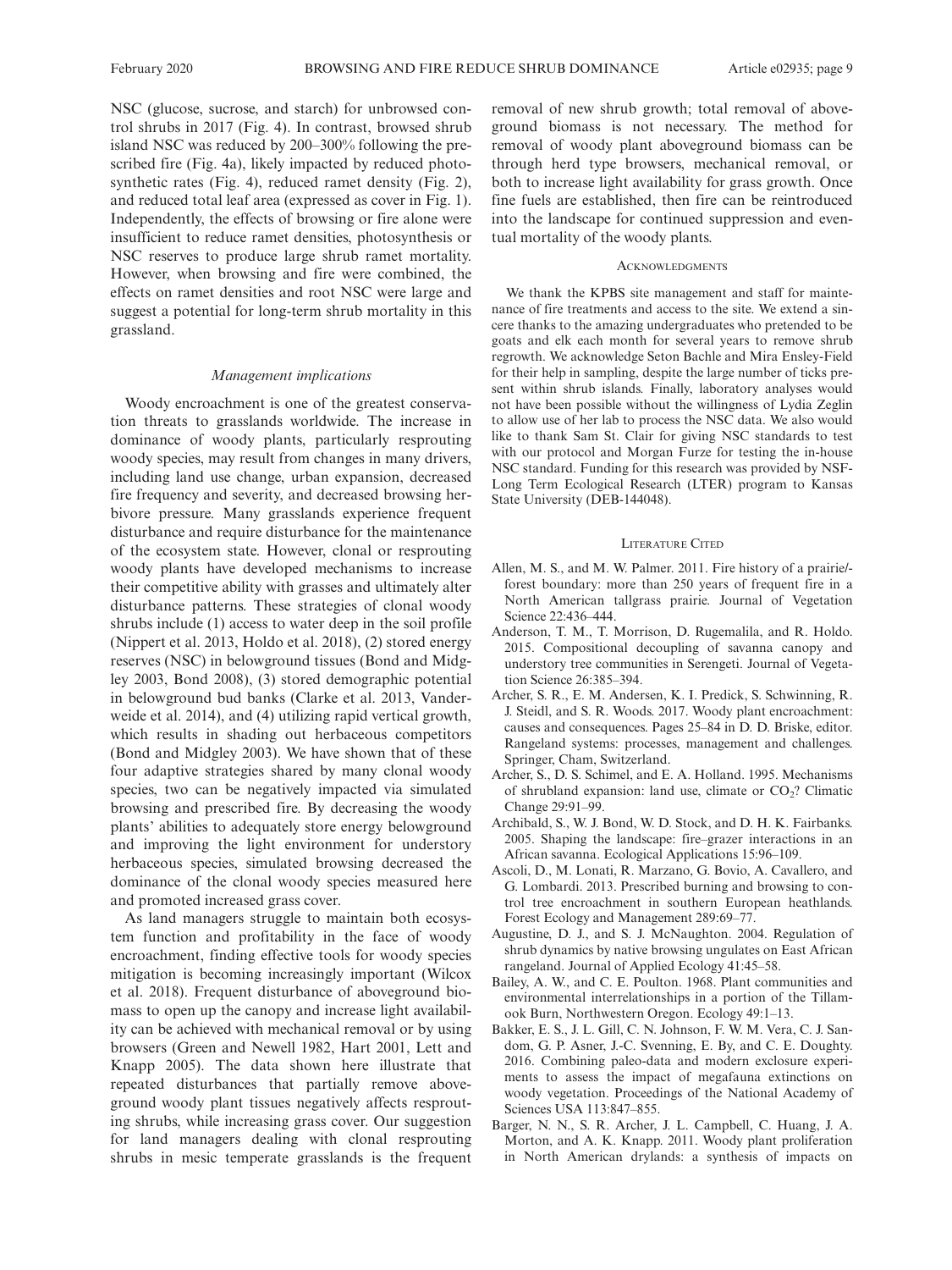ecosystem carbon balance. Journal of Geophysical Research: Biogeosciences 116:G00K07.

- Bates, D., M. Mächler, B. M. Bolker, and S. C. Walker. 2015. Fitting linear mixed-effects models using lme4. Journal of Statistical Software 67:1–48.
- Bell, D. T. 2001. Ecological response syndromes in the flora of southwestern Western Australia: fire resprouters versus reseeders. Botanical Review 67:417–440.
- Benson, E. J., and D. C. Hartnett. 2006. The role of seed and vegetative reproduction in plant recruitment and demography in tallgrass prairie. Plant Ecology 187:163–178.
- Blair, J. M. 1997. Fire, N availability, and plant response in grasslands: a test of the transient maxima hypothesis. Ecology 78:2359–2368.
- Bond, W. J. 2008. What limits trees in C4 grasslands and savannas? Annual Review of Ecology, Evolution, and Systematics 39:641–659.
- Bond, W. J., and J. J. Midgley. 2003. The evolutionary ecology of sprouting in woody plants. International Journal of Plant Sciences 1643:103–114.
- Briggs, J. M., A. K. Knapp, J. M. Blair, J. L. Heisler, G. A. Hoch, M. S. Lett, and J. K. McCarron. 2005. An ecosystem in transition: causes and consequences of the conversion of mesic grassland to shrubland. BioScience 55:243–254.
- Briggs, J. M., A. K. Knapp, and B. L. Brock. 2002. Expansion of woody plants in tallgrass prairie: a fifteen-year study of fire and fire-grazing interactions. American Midland Naturalist 147:287–294.
- Clarke, P. J., M. J. Lawes, J. J. Midgley, B. B. Lamont, F. Ojeda, G. E. Burrows, N. J. Enright, and K. J. E. Knox. 2013. Resprouting as a key functional trait: How buds, protection and resources drive persistence after fire. New Phytologist 197:19–35.
- Conard, J. M., P. S. Gipson, and M. Peek. 2006. Historical and current status of Elk in Kansas. Pages 307–312 in Prairie Invaders: Proceedings of the 20th North American Prairie Conference 20. University of Nebraska Press, Lincoln, Nebraska, USA.
- Flores, D. L. 2016. American Serengeti: the last big animals of the Great Plains. University Press of Kansas, Lawrence, Kansas, USA.
- Fox, J., and S. Weisberg. 2011. An {R} companion to applied regression. Second edition. Sage, Thousand Oaks, California, USA.
- Gibson, D. J., and L. C. Hulbert. 1987. Effects of fire, topography and year-to-year climatic variation on species composition in tallgrass prairie. Vegetatio 72:175–185.
- Gleason, H. A. 1913. The relation of forest distribution and the prairie fires in the middle west. Torreya 13:173–181.
- Goheen, J. R., et al. 2018. Conservation lessons from largemammal manipulations in East African savannas: the KLEE, UHURU, and GLADE experiments. Annals of the New York Academy of Sciences 1429:31–49.
- Green, L. R., and L. A. Newell. 1982. Using goats to control brush regrowth on fuel breaks. Pages 1–13. General Technical Report PSW-59. Pacific Southwest Forest and Range Experiment Station, Berkeley, California, USA.
- Hajny, K. M., D. C. Hartnett, and G. W. T. Wilson. 2011. Rhus glabra response to season and intensity of fire in tallgrass prairie. International Journal of Wildland Fire 20:709–720.
- Hart, S. P. 2001. Recent perspectives in using goats for vegetation management in the USA. Journal of Dairy Science 84:170.
- Heisler, J. L., J. M. Briggs, A. K. Knapp, J. M. Blair, and A. Seery. 2004. Direct and indirect effects of fire on shrub density and aboveground productivity in a mesic grassland. Ecology 85:2245–2257.
- Hempson, G. P., S. Archibald, and W. J. Bond. 2017. The consequences of replacing wildlife with livestock in Africa. Scientific Reports 7:17196.
- Henderson, R. 1982. Vegetation-fire ecology of tallgrass prairie. Natural Areas Journal 2:17–26.
- Holdo, R. M., R. D. Holt, and J. M. Fryxell. 2009. Grazers, browsers, and fire influence the extent and spatial pattern of tree cover in the Serengeti. Ecological Applications 19:95– 109.
- Holdo, R. M., J. B. Nippert, and M. C. Mack. 2018. Rooting depth varies differentially in trees and grasses as a function of mean annual rainfall in an African savanna. Oecologia 186:269–280.
- Hulbert, L. C. 1988. Causes of fire effects in tallgrass prairie. Ecology 69:46–58.
- Janicke, G. L., and W. H. Fick. 1998. Prescribed burning effects on total nonstructural carbohydrates of roughleaf dogwood. Transactions of the Kansas Academy of Science 101:39–48.
- Johnston, D. B., D. J. Cooper, and N. T. Hobbs. 2007. Elk browsing increases aboveground growth of water-stressed willows by modifying plant architecture. Oecologia 154:467–478.
- Knapp, A. K., et al. 2008. Shrub encroachment in North American grasslands: shifts in growth form dominance rapidly alters control of ecosystem carbon inputs. Global Change Biology 14:615–623.
- Landhäusser, S. M., et al. 2018. Standardized protocols and procedures can precisely and accurately quantify non-structural carbohydrates. Tree Physiology 38:1764–1778.
- Lett, M. S., and A. K. Knapp. 2003. Consequences of shrub expansion in mesic grassland: resource alterations and graminoid responses. Journal of Vegetation Science 14:487–496.
- Lett, M. S., and A. K. Knapp. 2005. Woody plant encroachment and removal in mesic grassland: production and composition responses of herbaceous vegetation. American Midland Naturalist 153:217–231.
- Lett, M. S., A. K. Knapp, J. M. Briggs, and J. M. Blair. 2004. Influence of shrub encroachment on aboveground net primary productivity and carbon and nitrogen pools in a mesic grassland. Canadian Journal of Botany 82:1363–1370.
- Longstreth, D. J., and P. S. Nobel. 1980. Nutrient influences on leaf photosynthesis effects of nitrogen, phosphorus, and potassium for Gossypium hirsutum L. Plant Physiology 65:541–543.
- McCarron, J. K., and A. K. Knapp. 2001. C3 woody plant expansion in a C4 grassland: Are grasses and shrubs functionally distinct? American Journal of Botany 88:1818–1823.
- Miller, J. E. D., E. I. Damschen, Z. Ratajczak, and M. Ozdogan. 2017. Holding the line: three decades of prescribed fires halt but do not reverse woody encroachment in grasslands. Landscape Ecology 32:2297–2310.
- Moreira, B., J. Tormo, and J. G. Pausas. 2012. To resprout or not to resprout: factors driving intraspecific variability in resprouting. Oikos 121:1577–1584.
- Nippert, J. B., T. W. Ocheltree, G. L. Orozco, Z. Ratajczak, B. Ling, and A. M. Skibbe. 2013. Evidence of physiological decoupling from grassland ecosystem drivers by an encroaching woody shrub. PLoS ONE 8:e81630.
- Pausas, J. G., R. B. Pratt, J. E. Keeley, A. L. Jacobsen, A. R. Ramirez, A. Vilagrosa, S. Paula, I. N. Kaneakua-Pia, and S. D. Davis. 2016. Towards understanding resprouting at the global scale. New Phytologist 209:945–954.
- Pinkard, E. A., A. Eyles, and A. P. O'Grady. 2011. Are gas exchange responses to resource limitation and defoliation linked to source:sink relationships? Plant, Cell & Environment 34:1652–1665.
- R Core Team. 2017. R: a language and environment for statistical computing. R Core Team, Vienna, Austria.